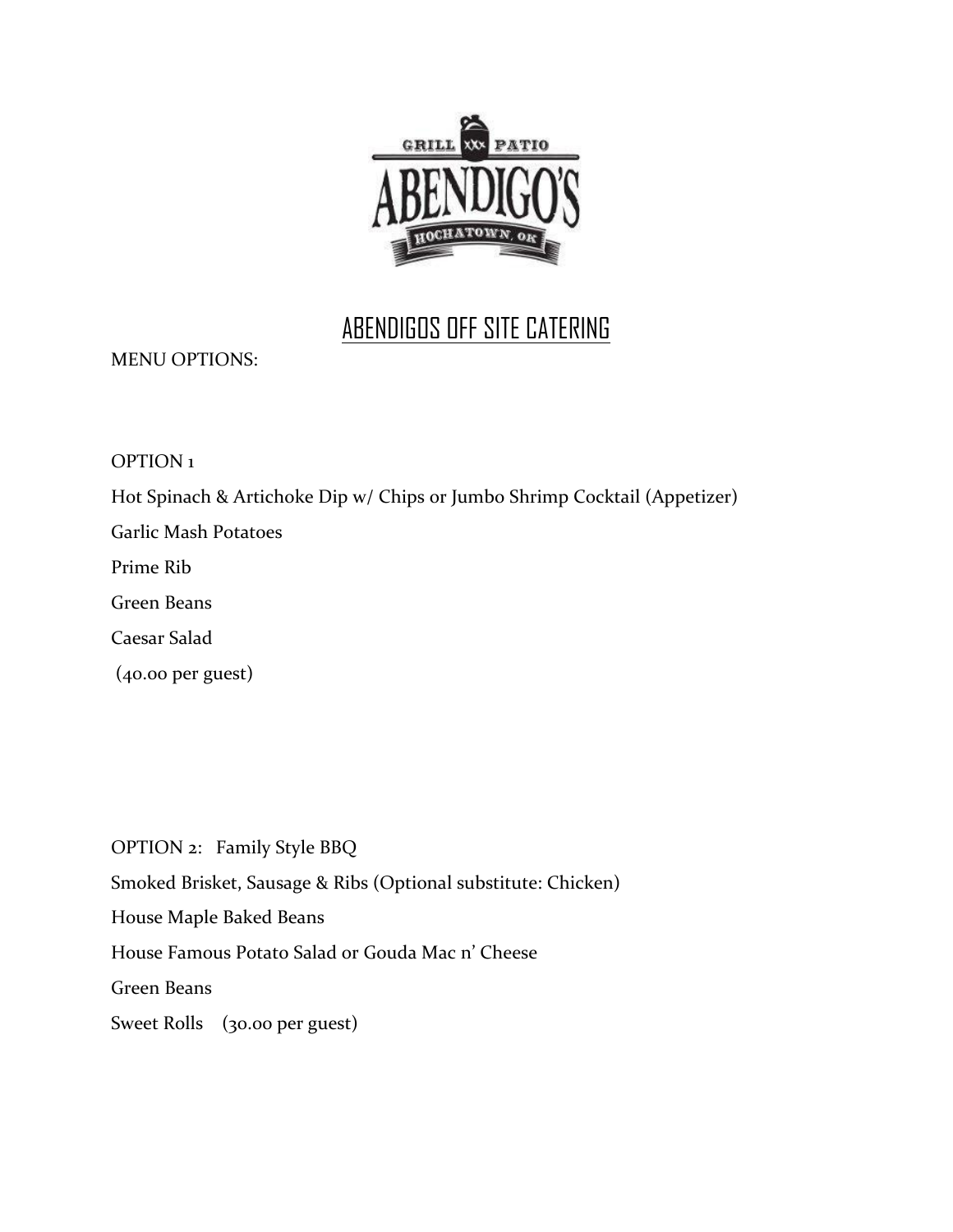OPTION 3: Street Tacos (Steak, Shredded Brisket or Chicken) Poblanos Rajas Queso Black beans or Refried beans Rice Guacamole & Salsa (21.99 per guest)

OPTION 4: APPETIZER/FINGER FOODS (Pick 3) Shrimp Cocktail Hot Spinach & Artichoke Dip w Chips Crab Fondue w/ Chips Mini Goat Cheese Chicken Quesadillas Guacamole, Salsa & Chips Crabcakes Hot Ham & Cheddar Sliders w/ Horseradish Mayo (27.00 per guest)

OPTION 5: Chicken Madeira Garlic Mash Potatoes Green Beans Caesar Salad or House Salad (27.00 per guest)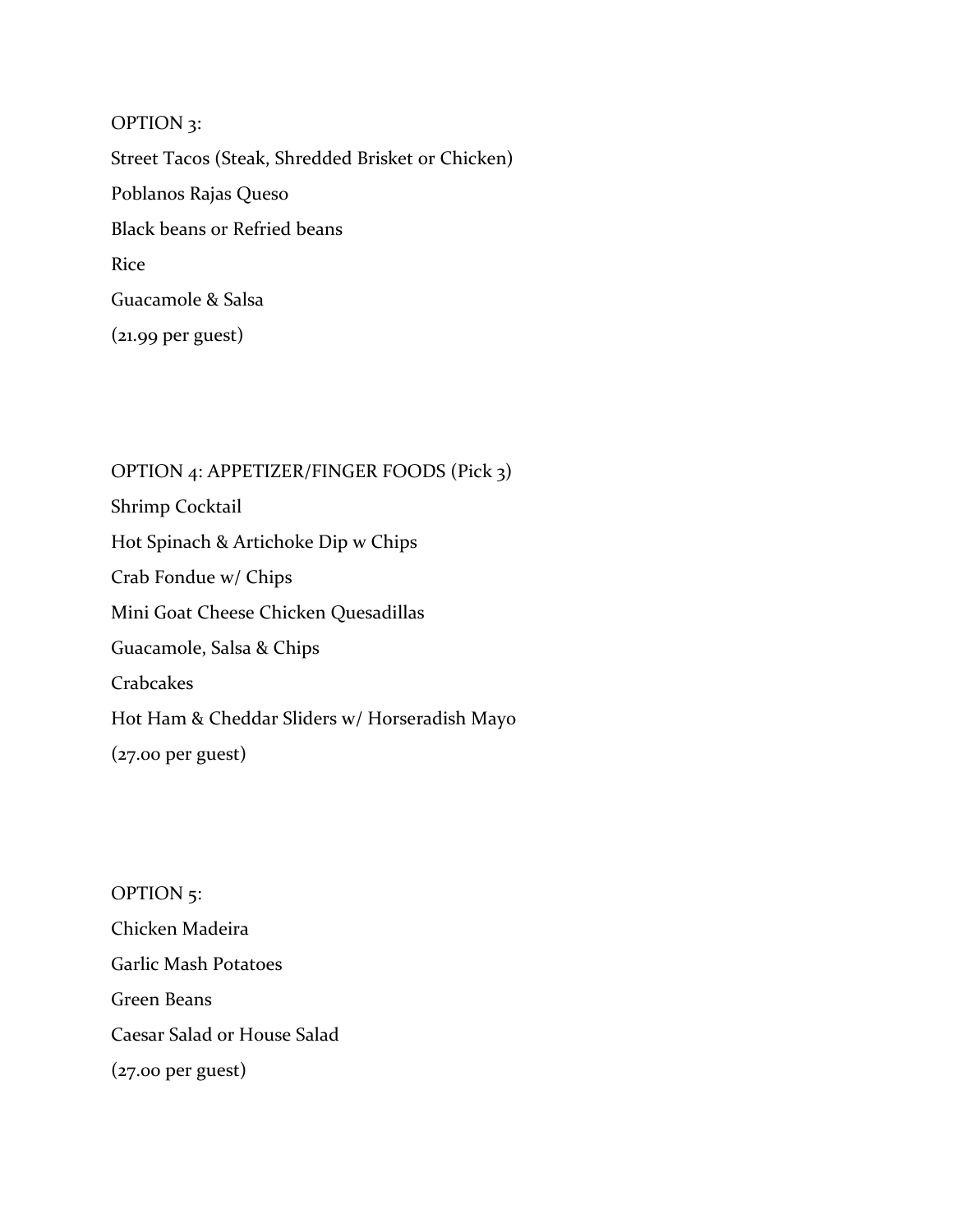## OPTION 6:

Grilled Pork Tenderloin w/ Teriyaki Ginger Glaze Smoked Salmon w/ Lemon Caper Sauce Garlic Mash Potatoes Green Beans Caesar or House Salad (28.00 per guest)

Salad additions: (5.99 per person) Caesar Salad Wedge Salad (blue cheese, smoked bacon, tomato & red onion) House Salad